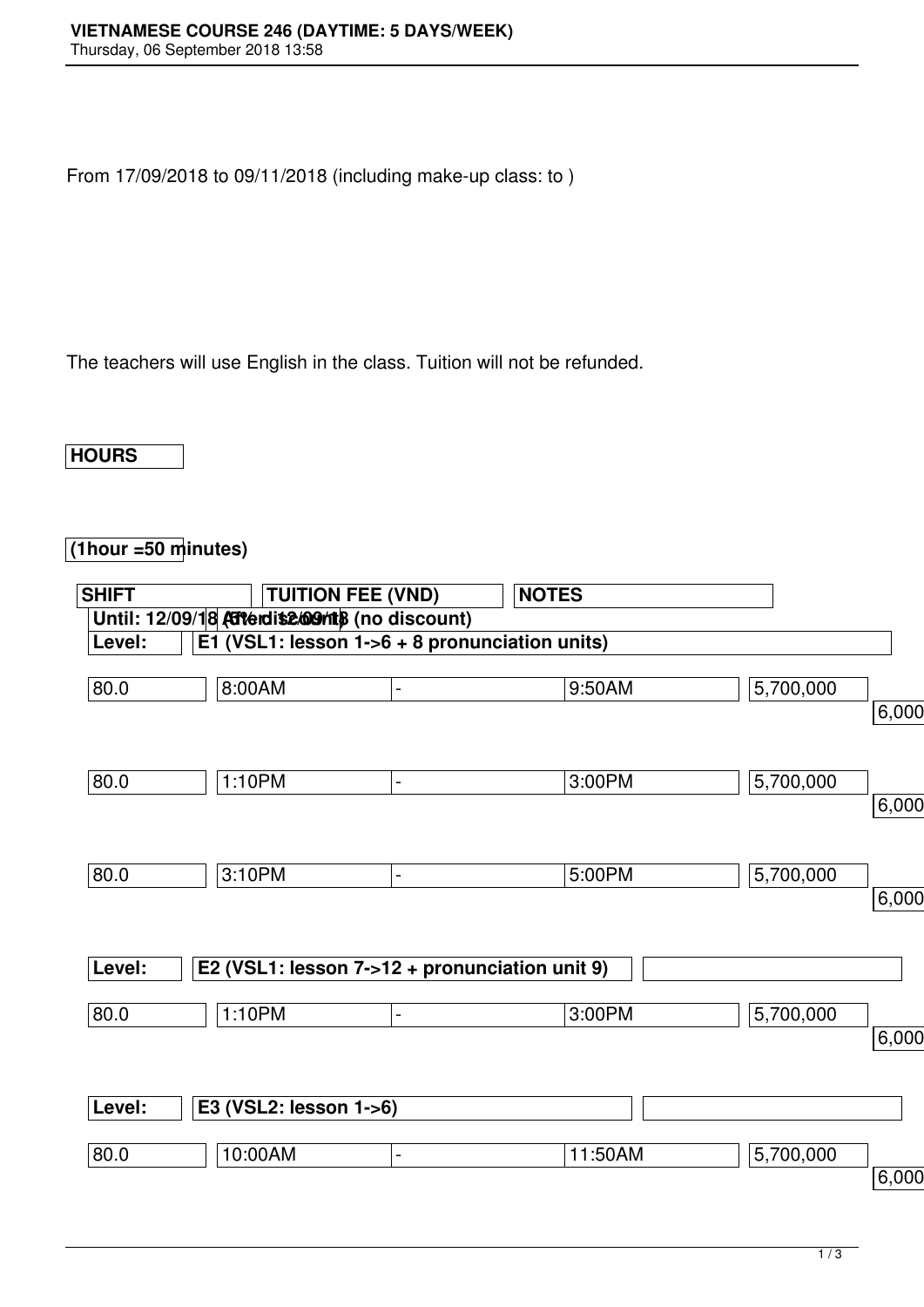Thursday, 06 September 2018 13:58

| 80.0   | 8:00AM                           | $\blacksquare$               | 11:50AM | 5,700,000 | 6,000 |
|--------|----------------------------------|------------------------------|---------|-----------|-------|
|        |                                  |                              |         |           |       |
|        |                                  |                              |         |           |       |
| 80.0   | 1:10PM                           | $\blacksquare$               | 5:00PM  | 5,700,000 |       |
|        |                                  |                              |         |           | 6,000 |
|        |                                  |                              |         |           |       |
| Level: | E4 (VSL 2: lesson 7 ->12)        |                              |         |           |       |
|        |                                  |                              |         |           |       |
| 80.0   | 8:00AM                           | $\qquad \qquad \blacksquare$ | 9:50AM  | 5,700,000 |       |
|        |                                  |                              |         |           | 6,000 |
|        |                                  |                              |         |           |       |
| 80.0   | 8:00AM                           | $\blacksquare$               | 11:50AM | 5,700,000 |       |
|        |                                  |                              |         |           | 6,000 |
|        |                                  |                              |         |           |       |
| 80.0   | 1:10PM                           | $\blacksquare$               | 5:00PM  | 5,700,000 |       |
|        |                                  |                              |         |           | 6,000 |
|        |                                  |                              |         |           |       |
| Level: | 11 (VSL3: lesson 1->5)           |                              |         |           |       |
|        |                                  |                              |         |           |       |
| 80.0   | 8:00AM                           | $\blacksquare$               | 11:50AM | 6,460,000 |       |
|        |                                  |                              |         |           | 6,800 |
|        |                                  |                              |         |           |       |
| 80.0   | 1:10PM                           | $\blacksquare$               | 5:00PM  | 6,460,000 |       |
|        |                                  |                              |         |           | 6,800 |
|        |                                  |                              |         |           |       |
|        |                                  |                              |         |           |       |
| Level: | I2 (VSL3: lesson 6->10)          |                              |         |           |       |
| 80.0   | 1:10PM                           | $\blacksquare$               | 5:00PM  | 6,460,000 |       |
|        |                                  |                              |         |           | 6,800 |
|        |                                  |                              |         |           |       |
| Level: | <b>I3 (VSL4: lesson 1-&gt;5)</b> |                              |         |           |       |
|        |                                  |                              |         |           |       |
| 80.0   | 8:00AM                           | $\blacksquare$               | 11:50AM | 6,460,000 |       |
|        |                                  |                              |         |           | 6,800 |